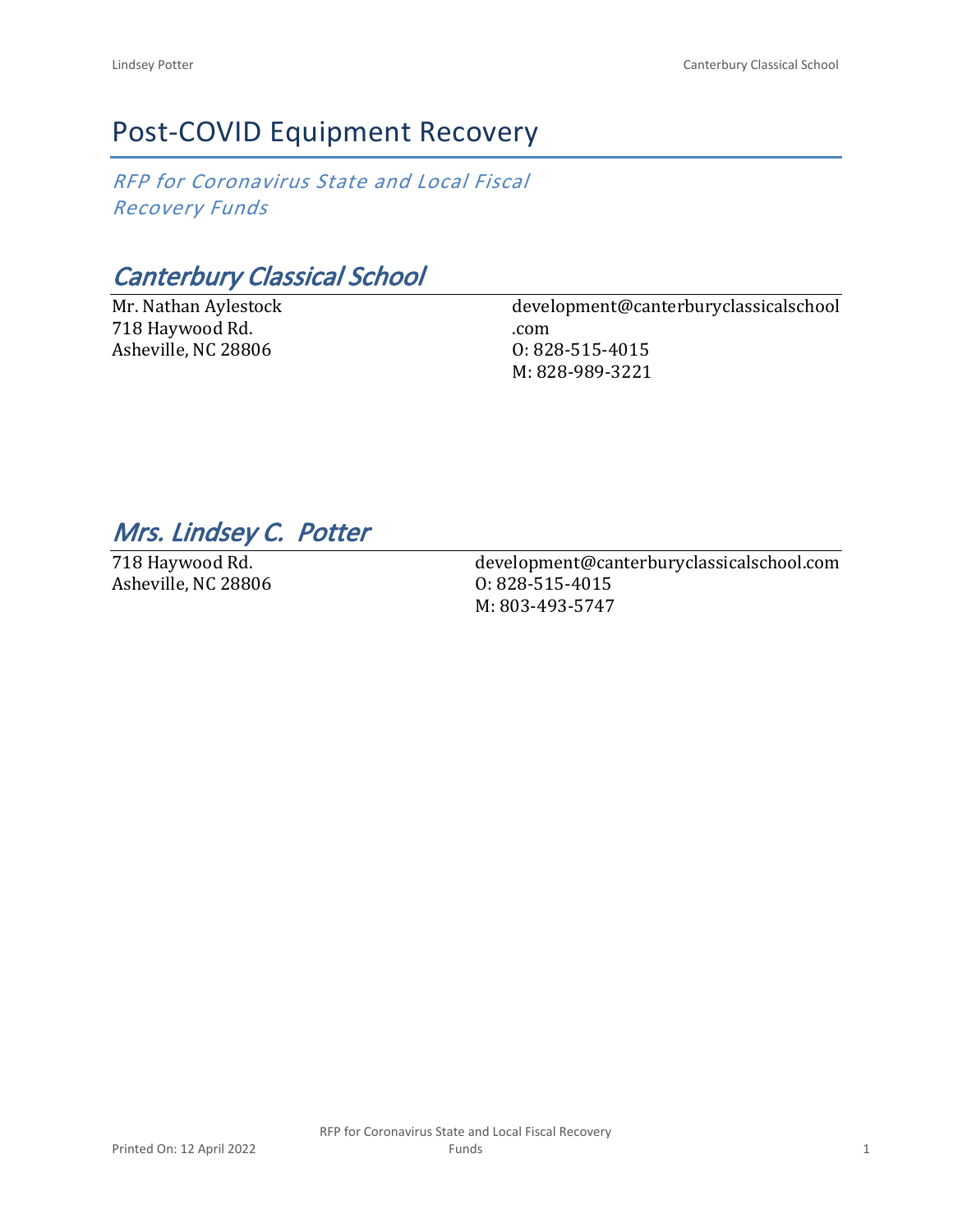# Application Form

## *Question Group*

Buncombe County requests proposals for projects to help the community recover from and respond to COVID-19 and its negative economic impacts.

Buncombe County has been awarded \$50,733,290 in Coronavirus State and Local Fiscal Recovery Funds (Recovery Funding), as part of the American Rescue Plan Act. To date, Buncombe County has awarded projects totaling \$23,093,499, leaving a balance of \$27,639,791 available to award.

Visit [http://www.buncombecounty.org/recoveryfundinghttp://www.buncombecounty.org/recoveryfundingwww.b](http://www.buncombecounty.org/recoveryfunding) [uncombecounty.org/recoveryfundinghttp://www.buncombecounty.org/recoveryfundinghttp://www.buncombeco](http://www.buncombecounty.org/recoveryfunding) [unty.org/recoveryfundinghttp://www.buncombecounty.org/recoveryfundinghttp://www.buncombecounty.org/re](http://www.buncombecounty.org/recoveryfunding) [coveryfunding](http://www.buncombecounty.org/recoveryfunding) for details.

This infusion of federal resources is intended to help turn the tide on the pandemic, address its economic fallout, and lay the foundation for a strong and equitable recovery.

Buncombe County is committed to investing these funds in projects that:

- Align to county strategic plan and community priorities
- Support equitable outcomes for most impacted populations
- Leverage and align with other governmental funding sources
- Make best use of this one-time infusion of resources
- Have a lasting impact

Proposals shall be submitted in accordance with the terms and conditions of this RFP and any addenda issued hereto.

Click [here](https://www.buncombecounty.org/common/purchasing/Buncombe%20Recovery%20Funding%20RFP%202022.pdf) for the full terms and conditions of the RFP

## **Organization Type\***

Nonprofit

## **Nonprofit documentation**

If nonprofit, attach IRS Determination Letter or other proof of nonprofit status.

CanterburyForm990Nonprofit.png

## **Name of Project.\***

Post-COVID Equipment Recovery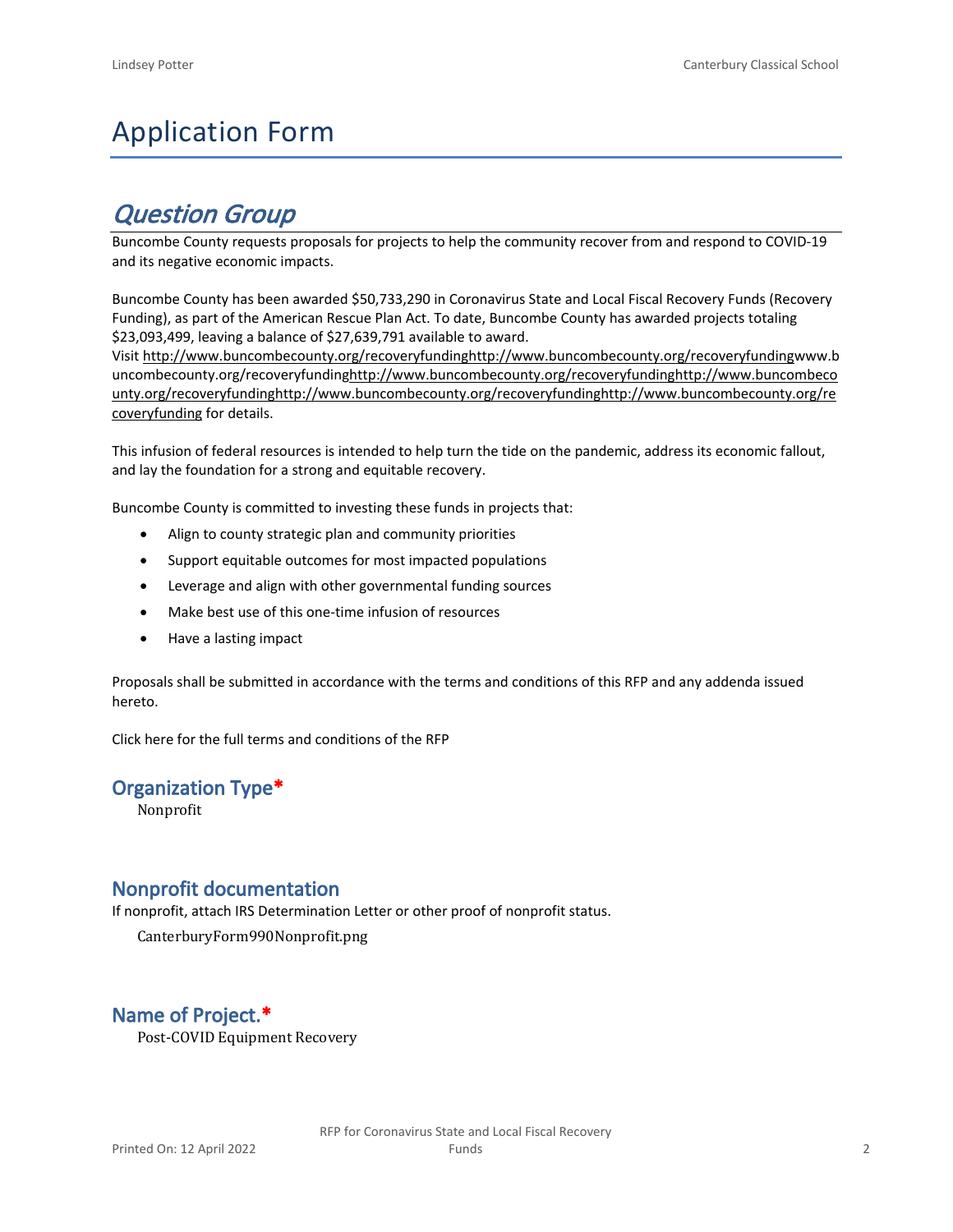## **New/Updated Proposal\***

Is this a new project proposal or an updated version of a proposal submitted during the earlier (July 2021) Recovery Funding RFP?

New project proposal

## **Amount of Funds Requested\***

\$58,000.00

## **Category\***

Please select one:

- Affordable Housing
- Aging/Older Adults
- Business Support/Economic Development
- Environmental/Climate
- Homelessness
- K-12 Education
- Infrastructure and/or Broadband
- Mental Health/Substance Use
- NC Pre-K Expansion
- Workforce

K-12 Education

## **Brief Project Description\***

Provide a short summary of your proposed project.

Our school community continues to reach out to the West Asheville, and larger Asheville community as a whole to offer exceptional quality classical education at a fraction of the costs of any other non-profit independent school in the Asheville area. We believe that this quality of education should be accessible to all families, regardless of income or ability to pay. Our desire is to provide students with the skills, knowledge and believe in themselves to enable lifelong success and a desire to give back to the communities around them. COVID has been very difficult for our school community, across teachers, spouses and the families of our students. We have many families who now need further supplementing of their tuition, which is already set as low as it can possible be to cover our operation expenses. We, as a school, are in desperate need of new classroom equipment like appropriately sized desk, chairs and functional lab equipment for our high school students.

#### **Project Plan\***

Explain how the project will be structured and implemented, including timeframe.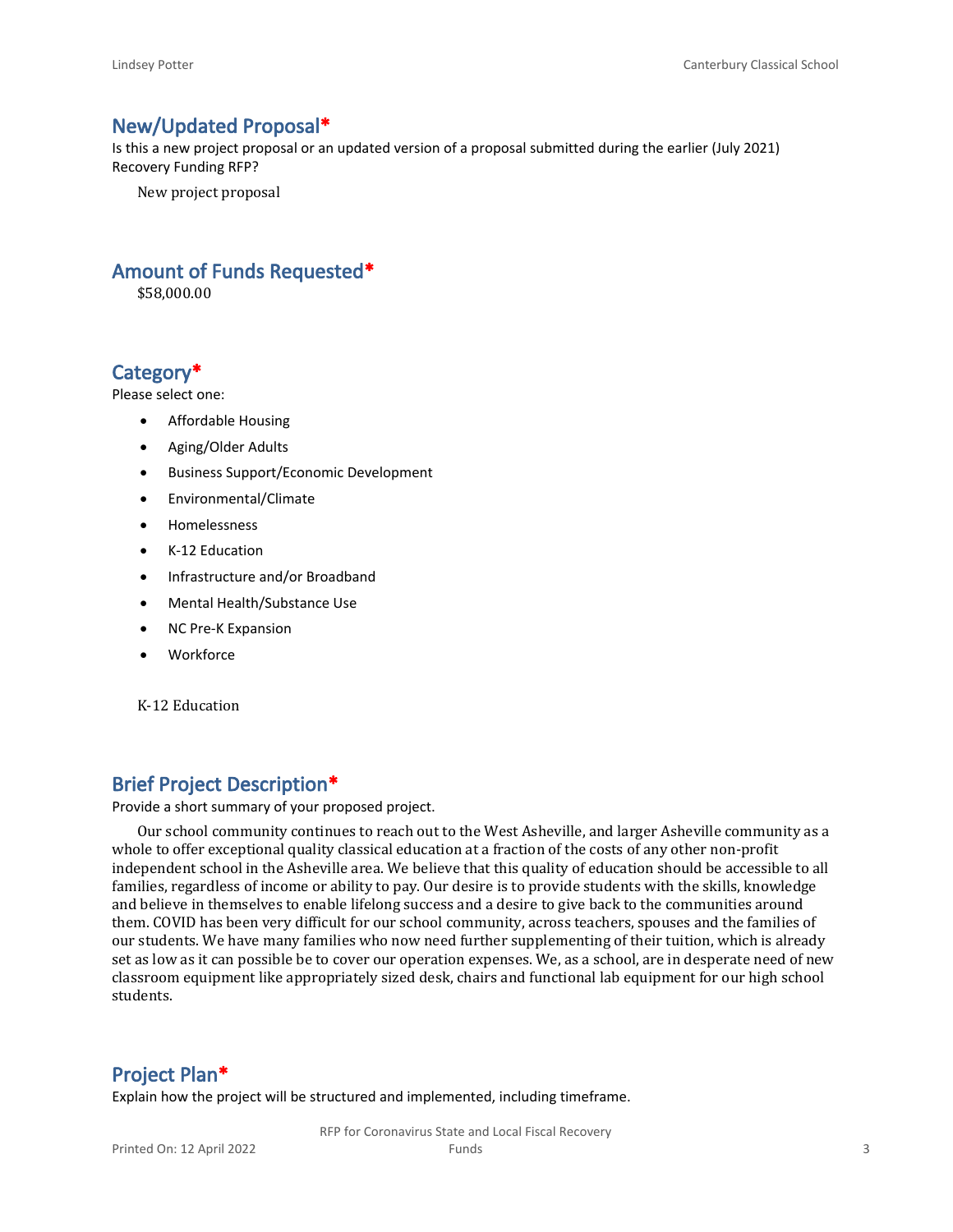The upcoming school year launches in August of 2022. Preparations for upgrading our classroom equipment would begin as early as April 2022. For many years we have been using donated desks from other schools and we have many students who use desks and chairs that are not optimal for their size and comfort. In the interest of sound financial strategy, we would still source gently used equipment, but in correct quantities and sizes for our current student population and our anticipated growth next year. The same timeline applies for our lab equipment. Our high school science courses begin in August 2022 as well and currently we need to acquire chemical resistent lab tables, chemicals, instruments, safety stations and other required essentials to properly teach high school laboratory courses that meet the needs of our students and the requirements of governing bodies. These supplies and equipment needs would be sourced from reputable school chemistry/laboratory suppliers.

## **Statement of Need\***

Describe the need that this project will address. Include data to demonstrate the need, and cite the source of the data.

Canterbury is entering the first year (2022-2023) in which we'll have students old enough to require high school Chemistry, Biology and the associated lab requirements. Currently we do no own any of the required equipments or supplies.

~8-10 Chemical Resistant Laboratory Tables

~16-20 Laboratory Stools

~1 Eye Wash Station

 $\sim$ Application of chemical resistant and liquid tolerant flooring in our science classroom.

 $\sim$ Coverage of asbestos ceiling tiles and cracked floor tiles in middle school and high school proposed science classrooms and adjoining hallways

Equipment and Supplies

As stated above Canterbury's first priority is helping to subsidize the cost of education for our students and their families. We have urgent additional equipment needs including adequately sized classroom desks and chairs to properly accommodate our student body. Our desk and chair needs span grades Kindergarten-12th Grade.

Canterbury also maintains the community playground at 718 Haywood Rd. that not only services the church and school, but the West Asheville Community. We have to remulch the entire space bi-annually to maintain required mulch depth for safety. This comes at a notable cost for the school but provides a tremendous opportunity to bring the community together.

#### **Link to COVID-19\***

Identify a health or economic harm resulting from or exacerbated by the public health emergency, describe the nature and extent of that harm, and explain how the use of this funding would address such harm.

The loss of jobs and time out of work within our student/parent community were devastating for some families in 2020 and 2021. We attempt to mitigate that impact as much as possible by setting our base tuition at less than 1/3 of comparable school and offering extremely large sibling and staff discounts (30 and 50% respectively). We cut our own operating expense budget accordingly so our students can continue to receive an outstanding academic experience in a loving caring community. This has understandably created strain within our own budgetary needs for equipment and supplies. This additional funding would resupply the school with the equipment needed to recover from any needed deficiencies without having to increase tuition for families who are already struggling to meet other expenses.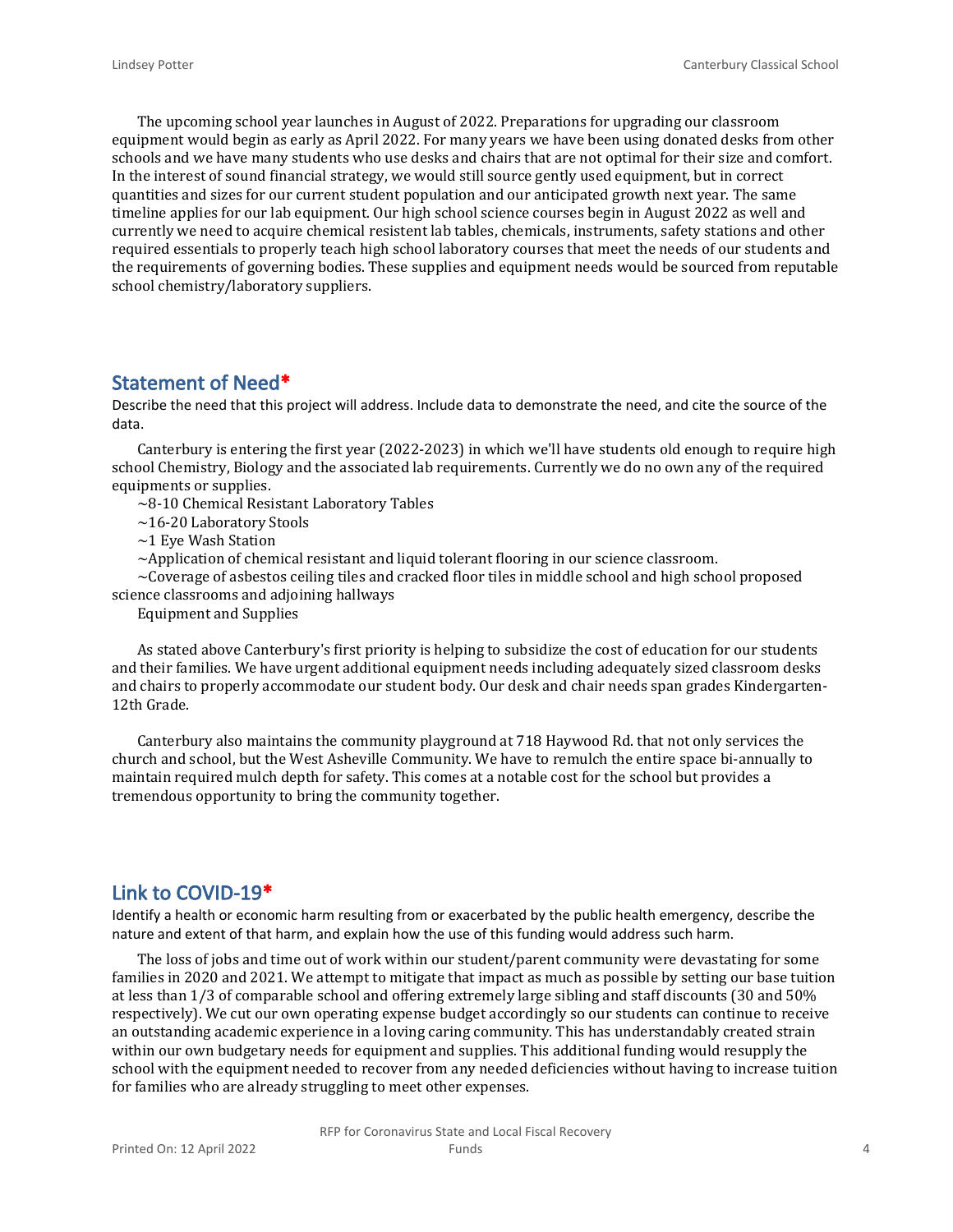## **Population Served\***

Define the population to be served by this project, including volume and demographic characteristics of those served.

123 Current Students 154 Students projected for 2022-2023 Across staff, siblings and parents, a family population at Canterbury of 650+ people Over 30% of our families are classified as low income.

## **Results\***

Describe the proposed impact of the project. List at least 3 performance measures that will be tracked and reported. If possible, include baselines and goals for each performance measure.

- The ability to continue to accept and supplement the cost of education for low-income families in the Asheville area that want a safe, caring, high quality education for their children, regardless of income ability.

- A functional thriving science laboratory to meet the educational requirements of all Canterbury high school students preparing for a career or college track.

- Comfortable, functional classrooms with appropriately sized desks and comfortable chairs to ensure the highest quality of learning for all students.

- Safe, to-code playground maintenance that continues to service the greater West Asheville community

## **Evaluation\***

Describe the data collection, analysis, and quality assurance measures you will use to assure ongoing, effective tracking of contract requirements and outcomes.

We are building and maintaining a current equipment need document. This contrasts what we currently have and what we will need for future requirements. Our purchasing will consult this master requirement document to ensure we only acquire what is needed, when needed.

## **Equity Impact\***

How will this effort help build toward a just, equitable, and sustainable COVID-19 recovery? How are the root causes and/or disproportionate impacts of inequities addressed?

COVID has been so devastating on so many levels for our community members. There are so many uncontrollable factors as it applies to the impact on the children in our community. As a school we determined we would do everything possible to maintain a sense of normalcy, physically and emotionally for our students. Those efforts included as much in person instruction as possible while maintaining appropriate safety measures as well as most importantly- trying to supplement the cost of education to avoid children having to withdraw from a school they love in the midst of so much additional turmoil. We are very proud of our efforts on these fronts and believe we would responsibility use any funding awarded to equitably and fairly continue to serve our students. We know that in a world of inequalities, low income students are at a disproportionate disadvantage, not just in a COVID situation but in general. The mission of Canterbury is to provide these students with the education to hopefully overcome these disadvantages and truly thrive.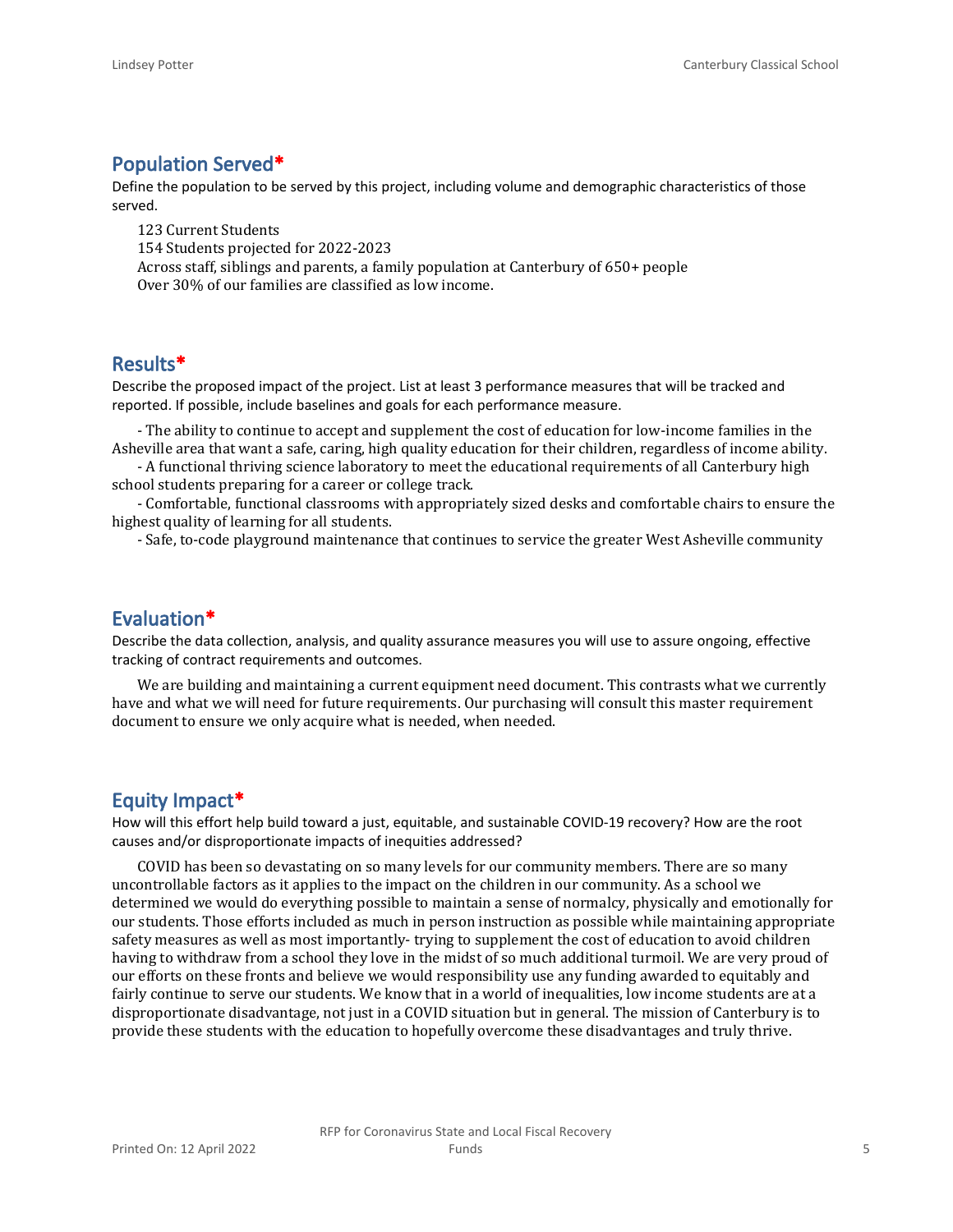## **Project Partners\***

Identify any subcontractors you intend to use for the proposed scope of work. For each subcontractor listed, indicate:

- 1.) What products and/or services are to be supplied by that subcontractor and;
- 2.) What percentage of the overall scope of work that subcontractor will perform.

Also, list non-funded key partners critical to project.

Classroom equipment is sourced as a first option from second-hand sources at a preferable price. As a second source, various new equipment suppliers. No firm companies identified yet as we hope to dual-source for best pricing. Playground maintenance supplies and science lab equipment will be dual-sourced TBD as well. No "subcontractors" required as is probably intended in the question.

## **Capacity\***

Describe the background, experience, and capabilities of your organization or department as it relates to capacity for delivering the proposed project and managing federal funds.

Canterbury received CARES Act funding for cleaning/air purification/disinfecting products in 2020 and 2021 for which we have maintained excellent records and oversight of the usage of those funds. We are extremely grateful for that funding as well as it enabled us to purchase desk partitions, air purifiers, masks, cleaning supplies etc. We have an experienced and dedicated Head of Facilities, Head of School and Financial Director who carefully prioritize the use of funding for specified needs and requirements.

#### **Budget\***

Provide a detailed project budget including all proposed project revenues and expenditures, including explanations and methodology. For all revenue sources, list the funder and denote whether funds are confirmed or pending. For project expenses, denote all capital vs. operating costs, and reflect which specific expenses are proposed to be funded with one-time Buncombe County Recovery Funds.

Download a copy of the budget form [HERE](https://buncombecounty.org/common/community-investment/grants/early-childhood-education/Recovery-Funds-budget-template.xlsx). Complete the form, and upload it using the button below.

Recovery-Funds-budget-template\_CCS.xlsx

## **Special Considerations\***

Provide any other information that might assist the County in its selection.

The awarding of funding from Buncombe County will truly attribute to the enrichment and investment in the most vulnerable members of our community. Canterbury is an incredible school dedicated to really impacting children in a positive way. We hope a full post-COVID recovery will position us to continue our mission for years to come across thousands of Buncombe County residents.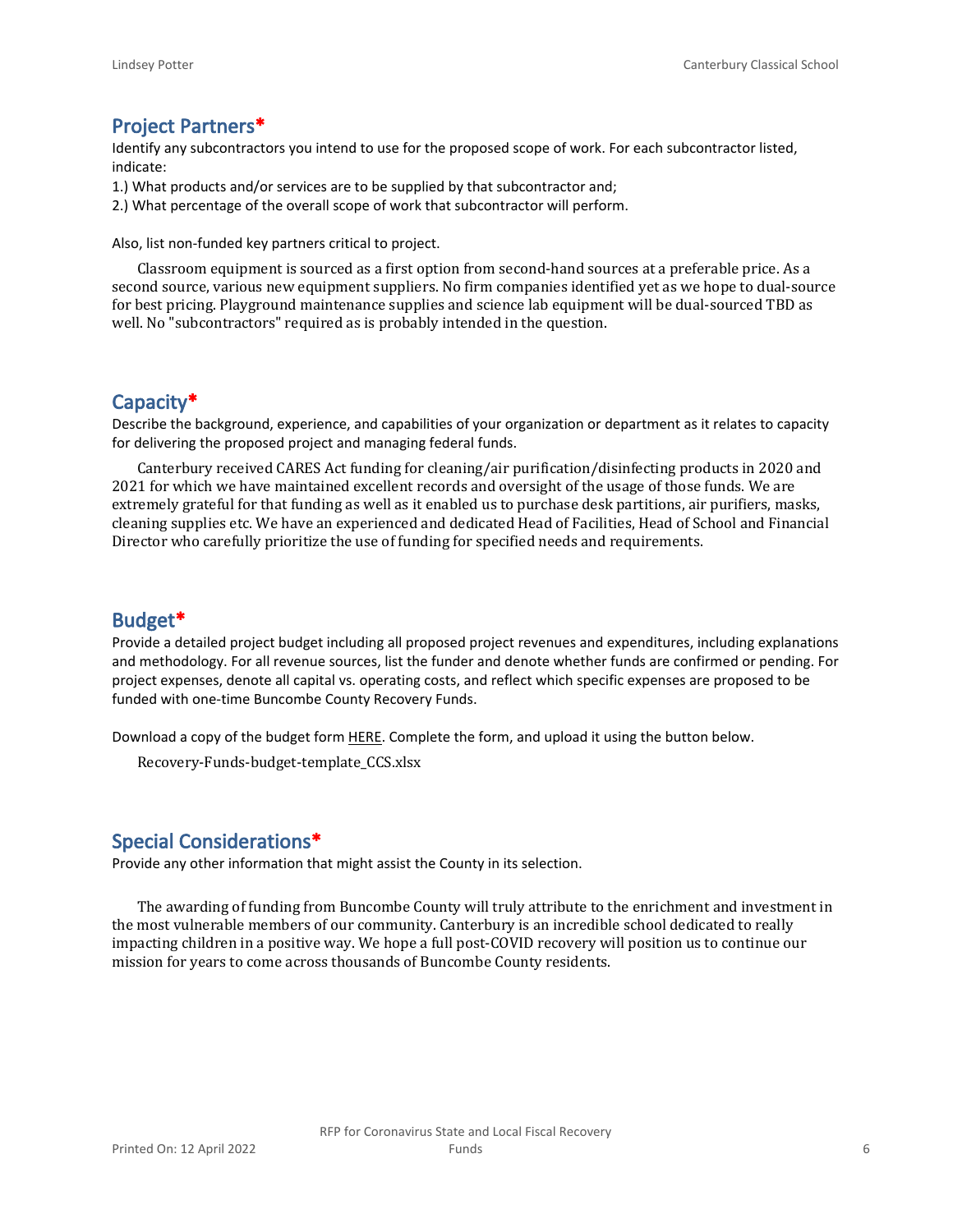# File Attachment Summary

## *Applicant File Uploads*

- CanterburyForm990Nonprofit.png
- Recovery-Funds-budget-template\_CCS.xlsx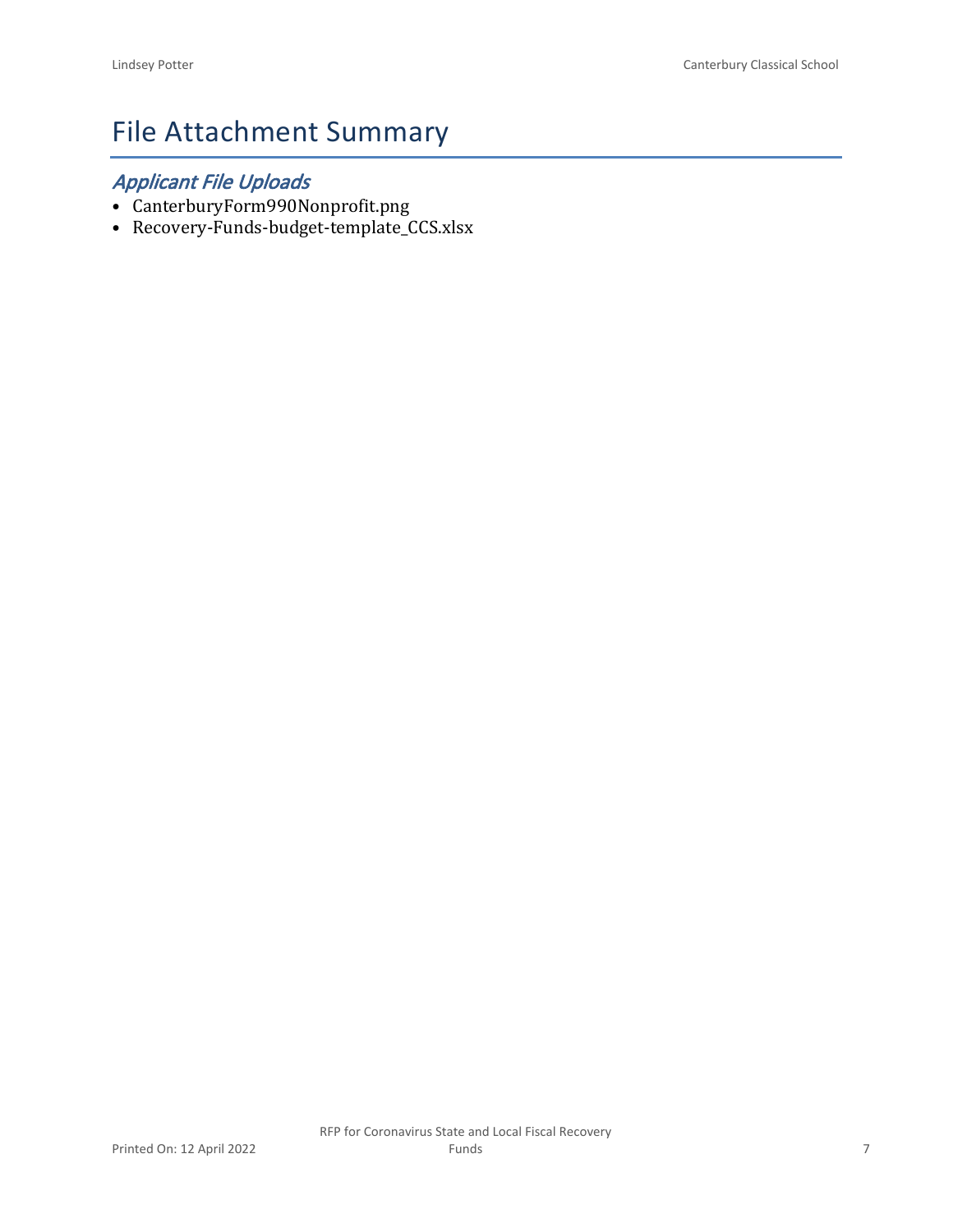| Department of the Treasury                | Under section 501(c), 527, or 4947(a)(1) of the Internal Revenue Code (except private foundations)<br>> Do not enter social security numbers on this form as it may be made public.          | 20<br>Open to Public            |                                         |                                  |                                                                                                       |
|-------------------------------------------|----------------------------------------------------------------------------------------------------------------------------------------------------------------------------------------------|---------------------------------|-----------------------------------------|----------------------------------|-------------------------------------------------------------------------------------------------------|
| Internal Revenue Service                  | Go to www.irs.gov/Form990 for instructions and the latest information.<br>For the 2020 calendar year, or tax year beginning                                                                  |                                 |                                         |                                  | Inspection                                                                                            |
| Check if applicable:<br>Address change    | C Name of organization CANTERBURY CLASSICAL SCHOOL<br>Doing business as                                                                                                                      | , 2020, and ending              |                                         |                                  | .20<br>D Employer identification number                                                               |
| Name change<br>Initial return             | Number and street jor P.O. box if mail is not delivered to street address)<br>P.O. BOX 16981                                                                                                 |                                 | Room/suite                              | 80-0686489<br>E Telephone rumber | $(828)$ 515-4015                                                                                      |
| Final return/terminated<br>Amended return | City or town, state or province, country, and ZIP or foreign postal code<br>ASHEVILLE, NC 28816                                                                                              |                                 |                                         | G Gross receipts \$              | 422, 910.                                                                                             |
| Application pending<br>Tax-exempt status: | F Name and address of principal officer.<br>Brenda L Canter, 30 DEVA GLEN RD, ASHEVILLE, NC 28804 MBM Aveall subordinates notated? I Yes I No<br>X sarage<br>$\Box$ 50% of<br>1 < (meet no.) | $\Box$ 4947(a)(1) or $\Box$ 527 |                                         |                                  | H(a) is this a group return for subordinates? Were DC Ma-<br>If "No," attach a list. See instructions |
| Part I<br>Summary                         | Website: CANTERBURYCLASSICALSCHOOL.COM<br>Form of organization (X) Corporation [   Trust   Association   Other                                                                               | L. Year of formation:           | <b>Mici Group exemption number &gt;</b> |                                  | 2011 M State of legal domicle 'SC'                                                                    |
|                                           | Briefly describe the organization's mission or most significant activities: [83][32] [83][33] [83][33][33] [93] [33][33][33]                                                                 |                                 |                                         |                                  |                                                                                                       |
| 2<br>3                                    | Check this box $\blacktriangleright$ $\Box$ if the organization discontinued its operations or disposed of more than 25% of its net assets.                                                  |                                 |                                         |                                  |                                                                                                       |
|                                           | Number of voting members of the governing body (Part VI, line 1a).<br>Number of independent voting members of the governing body (Part VI, line 1b)                                          |                                 |                                         | з<br>4                           |                                                                                                       |
|                                           | Total number of individuals employed in calendar year 2020 (Part V, line 2a).<br>Total number of volunteers (estimate if necessary)                                                          |                                 |                                         | 5                                | 18                                                                                                    |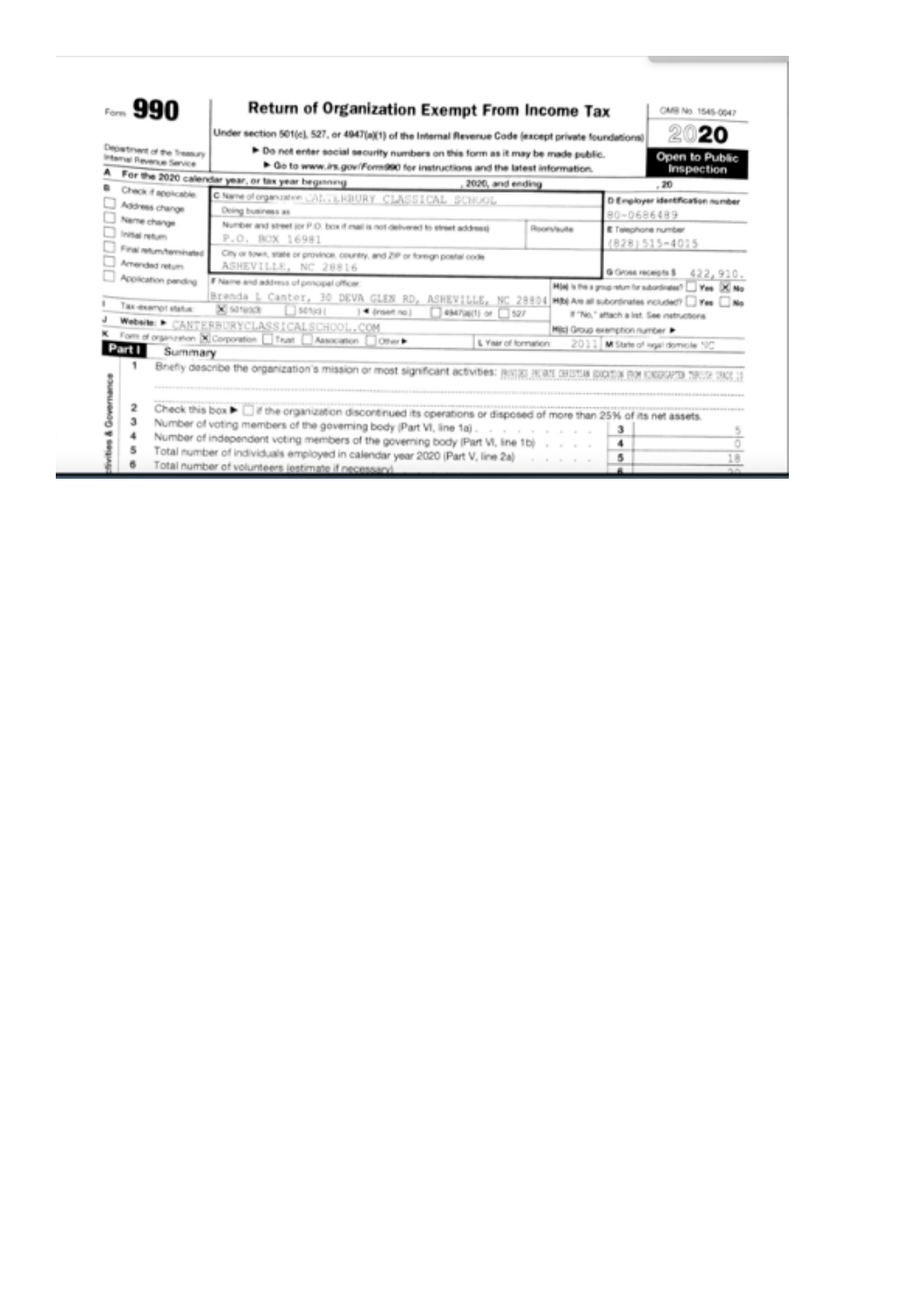## **Coronavirus State and Local Fiscal Recovery Funds Proposed Project Budget**

| 'Organization Name: | ! School<br><b>Canterbury Classical</b> |
|---------------------|-----------------------------------------|
| Project Name:       | . ⊖OVID Equipment Recover∨<br>Pos.      |
| Amount Requested:   | \$58,000                                |

| <b>Proposed Project Revenue Funder</b> | Amount    | <b>Confirmed or Pending?</b> | <b>Notes</b> |
|----------------------------------------|-----------|------------------------------|--------------|
| Proposed Buncombe COVID Recovery Funds | \$58,000  |                              |              |
| List other sources here                |           |                              |              |
| List other sources here                |           |                              |              |
| List other sources here                |           |                              |              |
| List other sources here                |           |                              |              |
| List other sources here                |           |                              |              |
| List other sources here                |           |                              |              |
| List other sources here                |           |                              |              |
| List other sources here                |           |                              |              |
| List other sources here                |           |                              |              |
| List other sources here                |           |                              |              |
| List other sources here                |           |                              |              |
| List other sources here                |           |                              |              |
| List other sources here                |           |                              |              |
| List other sources here                |           |                              |              |
| Total $\frac{1}{3}$                    | 58,000.00 |                              |              |

|                                                                              | Proposed              |                    |              |                          | <b>Capital or Operating</b> |              |
|------------------------------------------------------------------------------|-----------------------|--------------------|--------------|--------------------------|-----------------------------|--------------|
| <b>Proposed Project Expenses</b>                                             | <b>Recovery Funds</b> | <b>Other Funds</b> |              | <b>Total</b>             | Expense?                    | <b>Notes</b> |
| Creation of Science Classroom                                                | \$27,000              |                    | Ι\$          | 27,000.00                | Capital                     |              |
| Adequate Size and Quantity of Student Desks, Chairs & \$10,000               |                       |                    |              |                          |                             |              |
| Classroom Maintenance                                                        |                       |                    | \$           | 10,000.00                | Capital                     |              |
| Semi-Annual Community Playground Maintanence                                 | \$5,000               |                    | Ι\$          | 5,000.00                 | Operating                   |              |
| Asbestos Coverage for Science Classroom and Middle<br>& High School Hallways | \$16,000              |                    | \$           | 16,000.00                | Capital                     |              |
| List expenses here                                                           |                       |                    | \$           | $\overline{\phantom{a}}$ |                             |              |
| List expenses here                                                           |                       |                    | \$           | $\overline{\phantom{0}}$ |                             |              |
| List expenses here                                                           |                       |                    | \$           | $\blacksquare$           |                             |              |
| List expenses here                                                           |                       |                    | \$           | $\blacksquare$           |                             |              |
| List expenses here                                                           |                       |                    | \$           | $\overline{\phantom{a}}$ |                             |              |
| List expenses here                                                           |                       |                    | \$           | $\overline{\phantom{a}}$ |                             |              |
| List expenses here                                                           |                       |                    | \$           | $\overline{\phantom{a}}$ |                             |              |
| List expenses here                                                           |                       |                    | \$           | $\overline{\phantom{a}}$ |                             |              |
| List expenses here                                                           |                       |                    | $\mathbf{s}$ | $\blacksquare$           |                             |              |
| List expenses here                                                           |                       |                    | \$           | $\blacksquare$           |                             |              |
| List expenses here                                                           |                       |                    | \$           | $\overline{\phantom{a}}$ |                             |              |
| List expenses here                                                           |                       |                    | \$           | $\overline{\phantom{a}}$ |                             |              |
| List expenses here                                                           |                       |                    | \$           | $\overline{\phantom{a}}$ |                             |              |
| List expenses here                                                           |                       |                    | \$           | $\overline{\phantom{a}}$ |                             |              |
| List expenses here                                                           |                       |                    | \$           | $\overline{\phantom{a}}$ |                             |              |
| List expenses here                                                           |                       |                    | \$           | $\blacksquare$           |                             |              |
| List expenses here                                                           |                       |                    | \$           | $\blacksquare$           |                             |              |
| List expenses here                                                           |                       |                    | \$           | $\overline{\phantom{a}}$ |                             |              |
| List expenses here                                                           |                       |                    | \$           | $\overline{\phantom{a}}$ |                             |              |
| List expenses here                                                           |                       |                    | ι\$          | $\blacksquare$           |                             |              |
| List expenses here                                                           |                       |                    | ا \$         | $\overline{\phantom{a}}$ |                             |              |